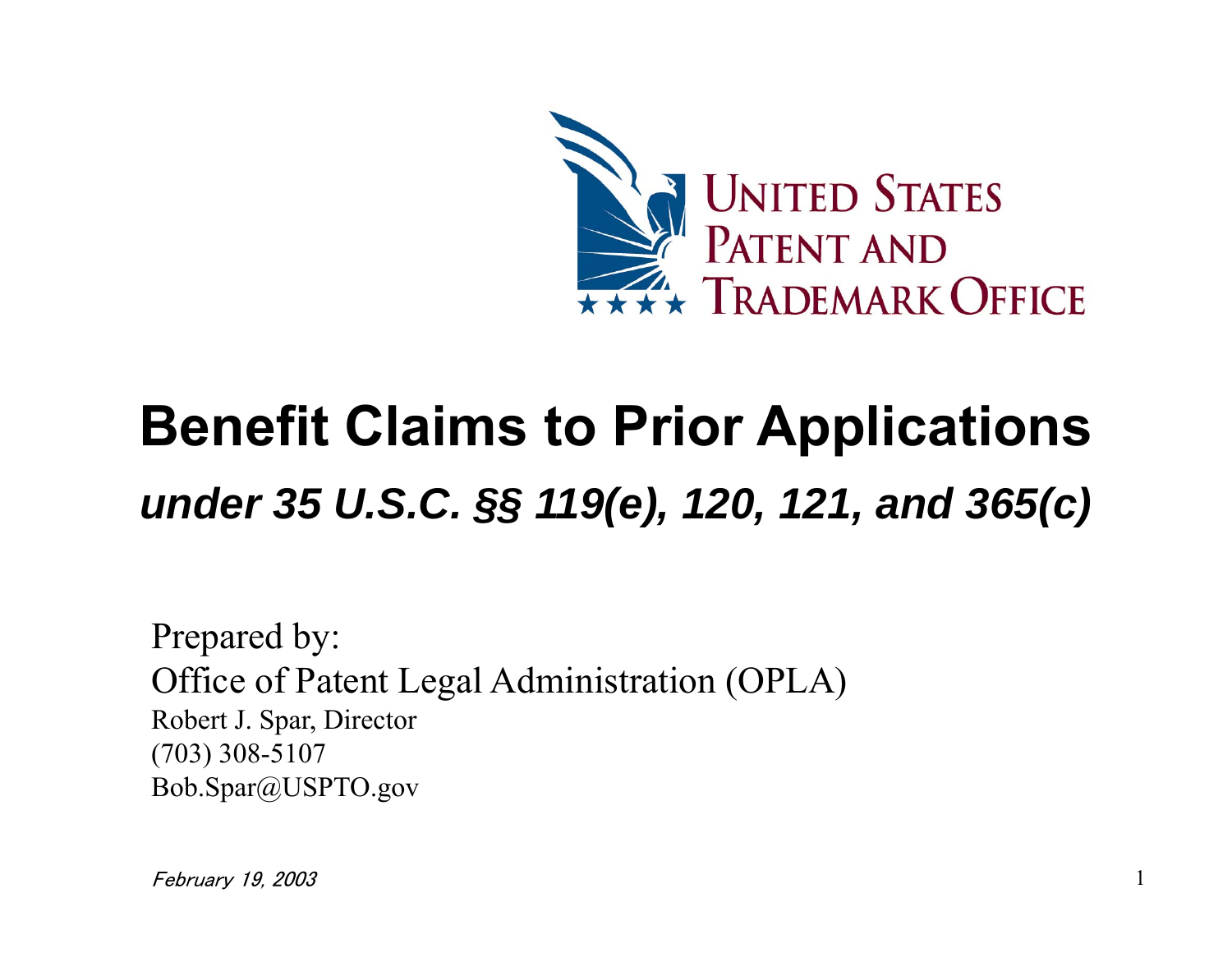#### Benefit Claims*under 35 USC §§ 120, 121, and 365(c)*

Must include a **specific reference** to the prior-filed nonprovisional application in

- **the first sentence of the specification; or**
- **the application data sheet (ADS).**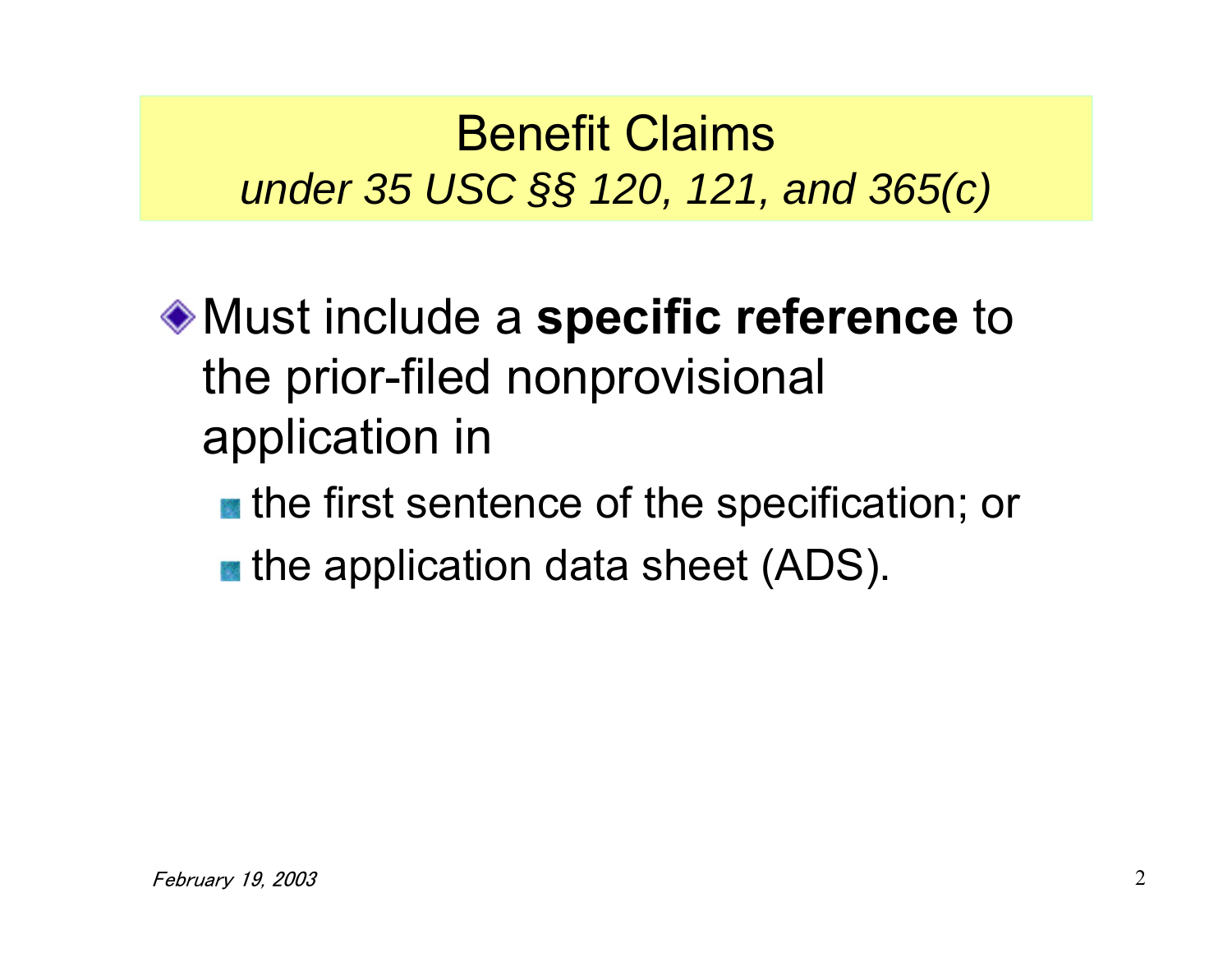### Benefit Claims*under 35 USC §§ 120, 121, and 365(c)*

- **◆ Specific reference** to a nonprovisional application requires the following:
	- 1. Identification of the prior-filed application by **application number**; **and**
	- 2. Indication of the **specific relationship** (*i.e.*, continuation, divisional, or continuation-in-part) of the applications;

Exception: If application is a CPA, the request for CPA is the required specific reference, rule 1.53(d)(7)

Example 1: "This application is a **continuation** of **Application No**. 10/---, filed---."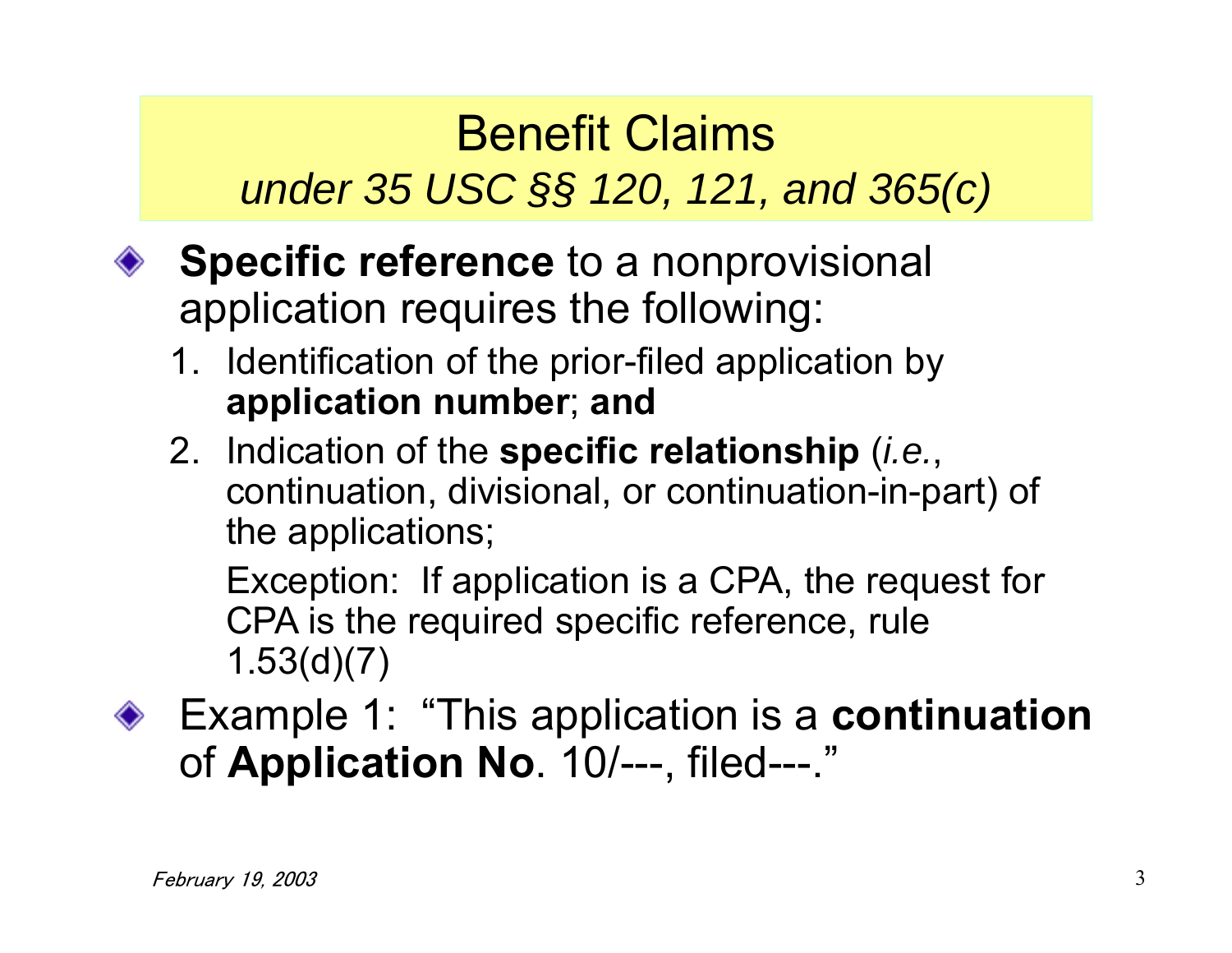Benefit Claims to **Multiple Applications** *under 35 USC §§ 120, 121, and 365(c)* 

 $\bullet$  If the benefit claims involve a chain of nonprovisional applications,

**the relationship must be stated for each** application (in the chain) relative to an immediate prior application, as a **continuation, divisional, or continuationin-part,** to establish copendency throughout the entire chain.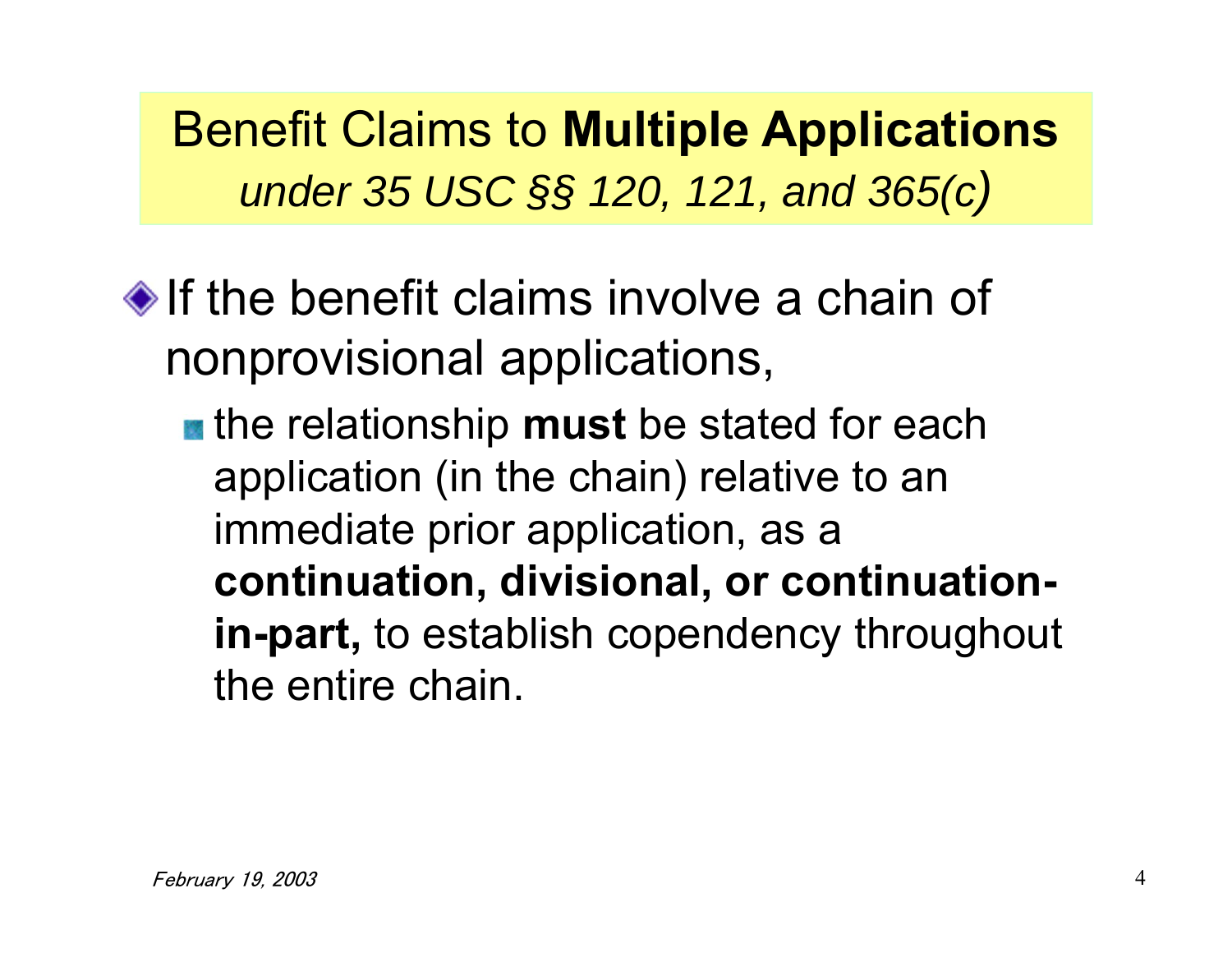Benefit Claims to **Multiple Applications** *under 35 USC §§ 120, 121, and 365(c)* 

- ◆ Example 2: "This application is a continuation of Application No. C, filed ---, which is a divisional of Application No. B, filed ---, which is a continuation-in-part of Application No. A, filed  $---$ "
- ◆ Example 3: "This application is a continuationin-part of Application No. C, filed ---, and also a continuation-in-part of Application No. D, filed --  $-$ ."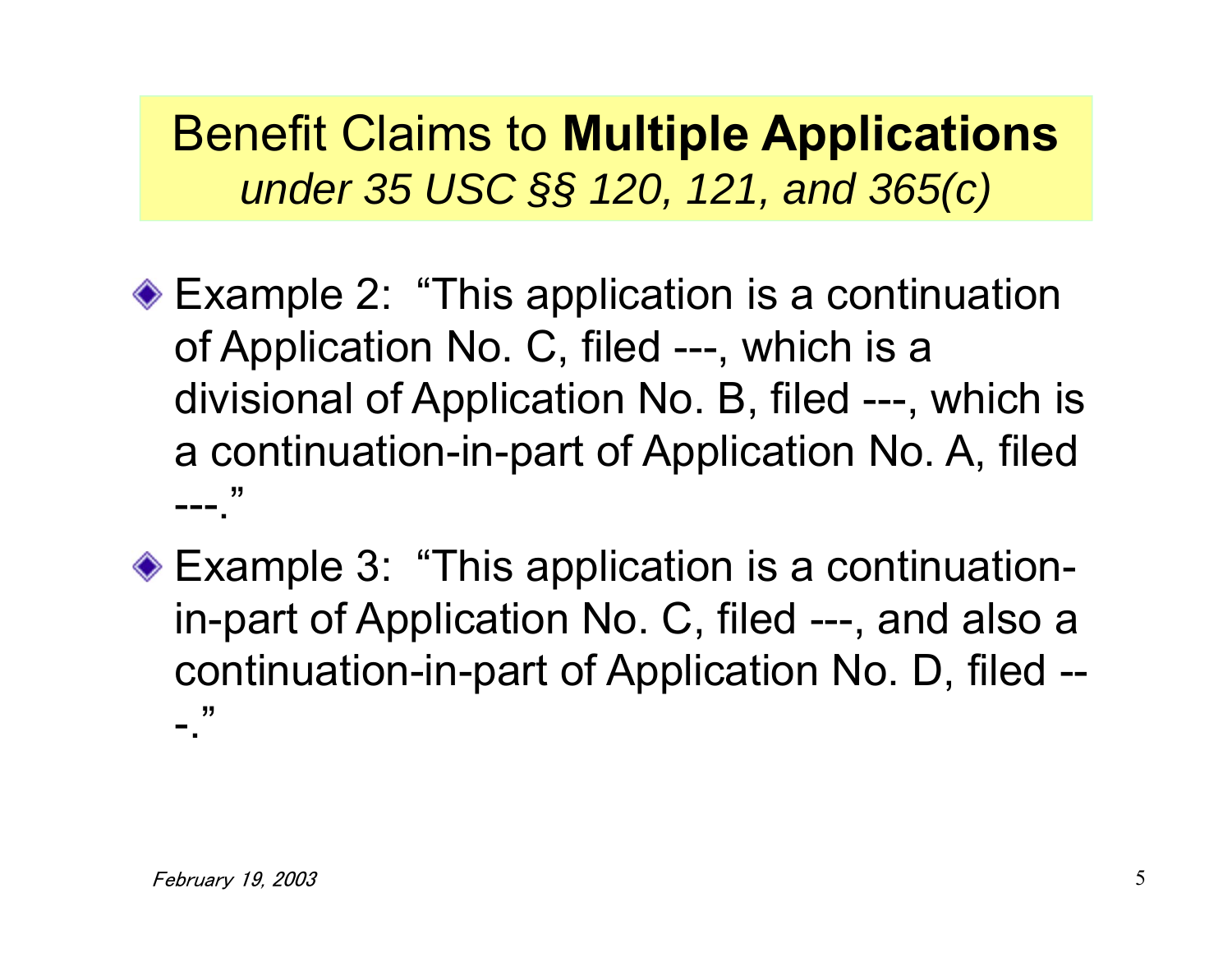Benefit Claims to **International (PCT) Applications** *under 35 USC §§ 120, 121, and 365(c)* 

- ◆ **Specific reference** to an international application (IA) requires:
	- 1. Identification of the prior-filed IA by
	- **International application number** and **International filing date**

(not the § 371(c) compliance date); and

- 2. Specific **relationship** of the applications.
- Example 4: "This application is a continuation of International Application No. PCT/US--/---, filed ---."
	- This example is for a benefit claim to an IA in a "bypass" application.
	- A "bypass" application is a § 111(a) application claiming under § 365(c) the benefit of an IA that did not enter the national stage under § 371.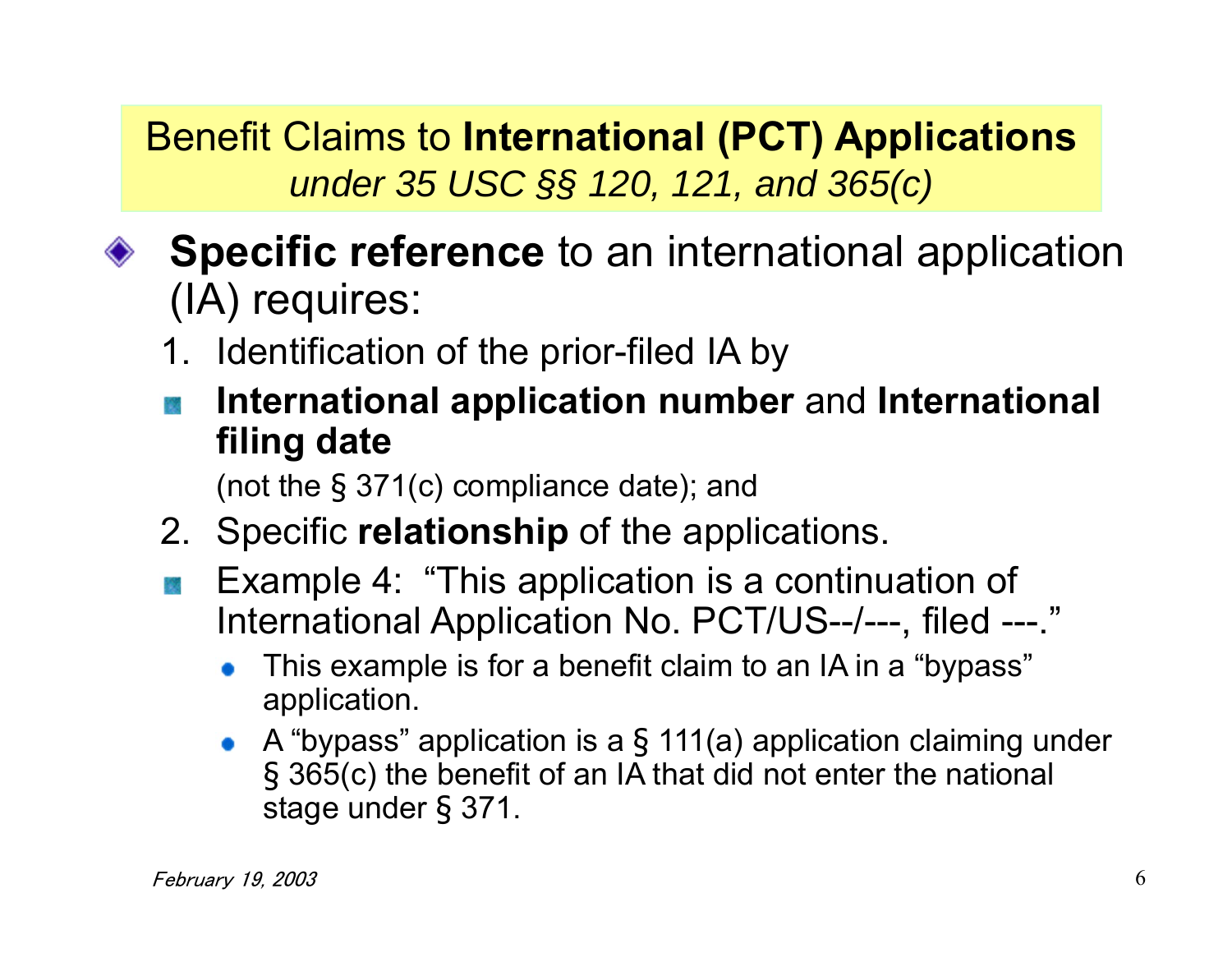Benefit Claims to **International (PCT) Applications** *under 35 USC §§ 120, 121, and 365(c)* 

- Example 5: Specific reference to a National Stage (§ 371) Application
	- **This application is a continuation of Application No. 10/-**--, which is the National Stage of International Application No. PCT/US--/---, filed ---."

#### Note: **§371(c) compliance date should NOT be given**.

- ◆ Example 6: Specific reference to an IA which claims the benefit of a prior U.S. Nonprovisional Application:
	- **This application is a continuation of International** Application No. PCT/US--/---, filed ---, which is a continuation of U.S. Application No. 10/---, filed ---."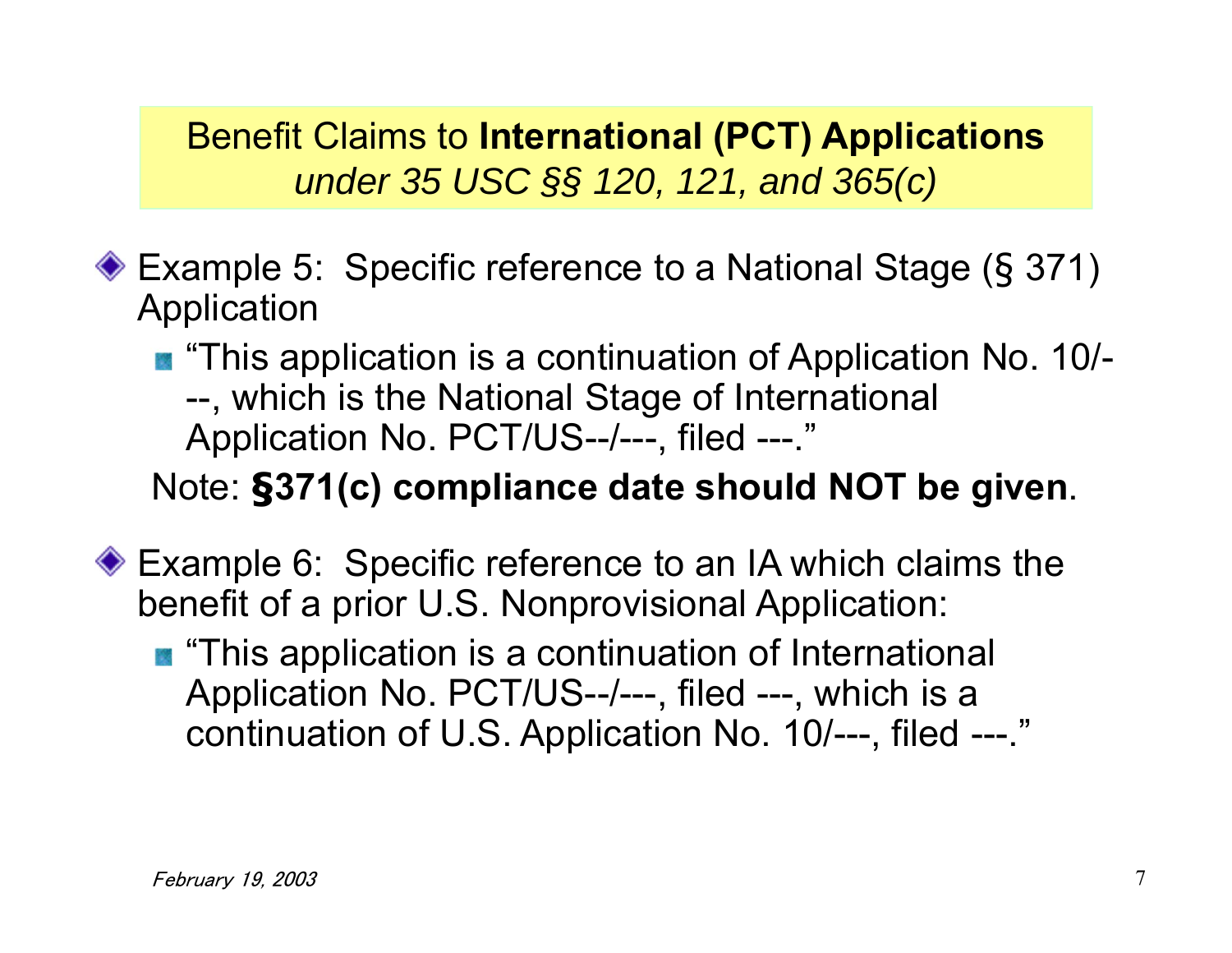#### Benefit Claims to **Provisional Applications** *under 35 USC § 119(e)*

Must include a **specific reference** to the priorfiled provisional application in the first sentence of the specification or an ADS.

#### ◆ Specific reference requires:

- $\blacksquare$  Only the identification of the prior provisional **application by the application number**.
- **No relationship** between the subject nonprovisional application and the provisional application should be specified.
- **Example 7: "This application claims the benefit of** U.S. Provisional Application No. 60/---, filed ---."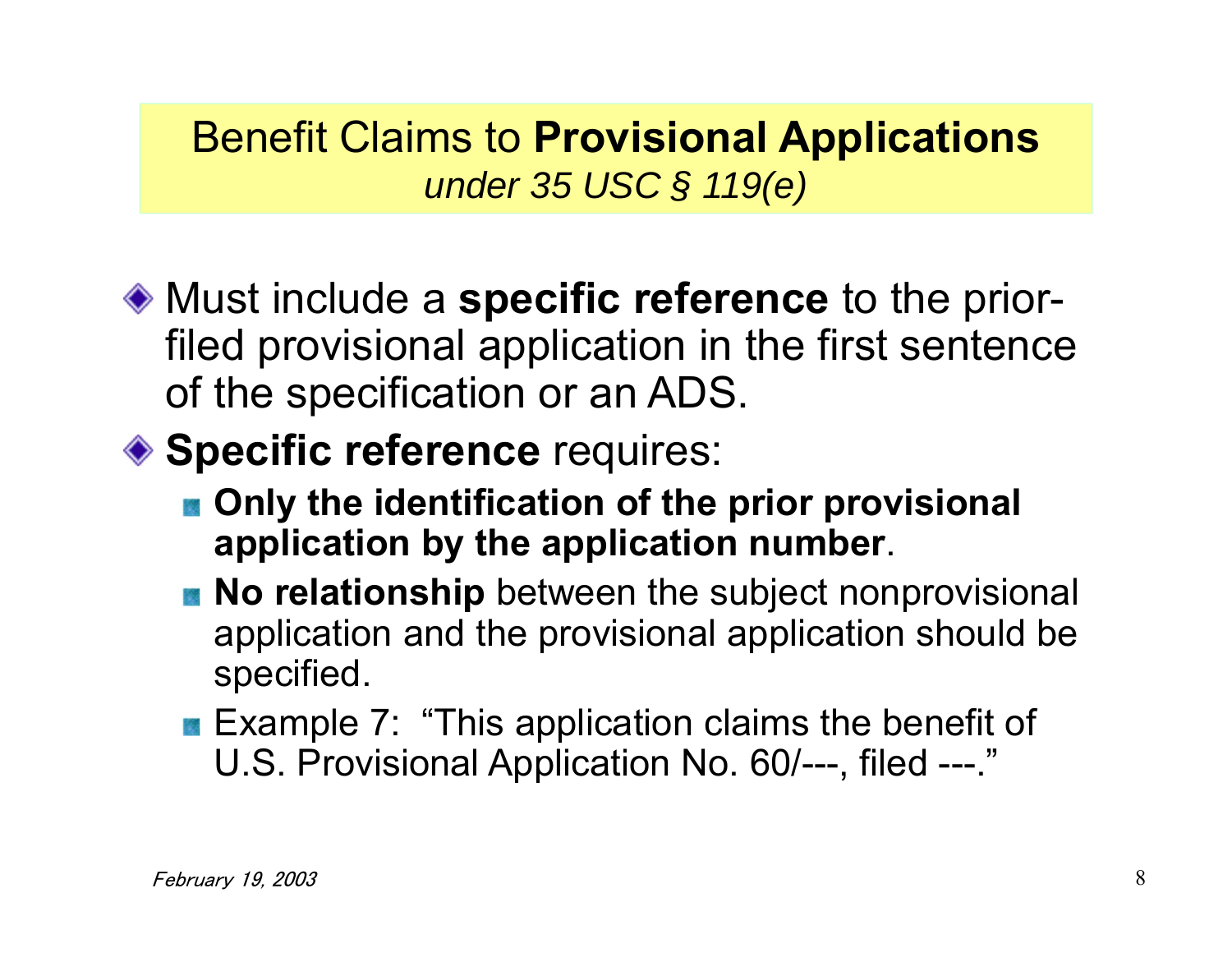## Benefit Claims to **Provisional via IntermediateNonprovisional Application**

*under 35 USC §§ 120, 365(c) & 119(e)* 

- $\bullet$  If the subject application is not filed within 12 months from the filing date of the provisional application, the **specific reference** must identify:
	- **An intermediate nonprovisional** application that is directly claiming the benefit of the provisional application; and
	- **The relationship** between the nonprovisional applications.
	- Example 8: "This application is a **continuation of Application** No. 10/---, filed ---, which claims the benefit of U.S. Provisional Application No. 60/---, filed -  $--$ ."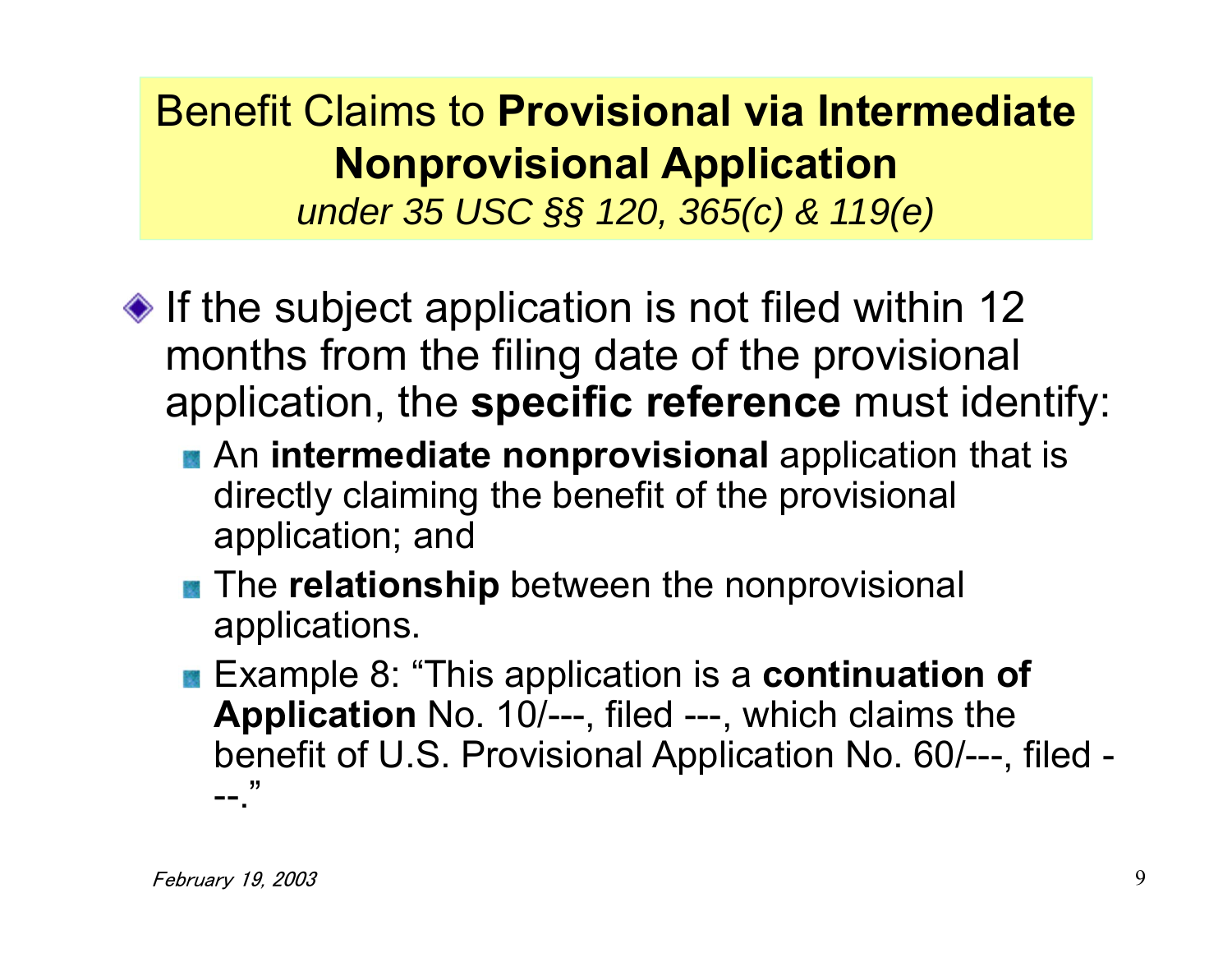Benefit Claims to **Provisional via Intermediate IA***under 35 USC §§ 120, 365(c) & 119(e)* 

- ◆ Example 9: Specific reference to claim the benefit of a provisional application via an IA.
	- **This application is a continuation of International** Application No. PCT/US--/---, filed ---, which claims the benefit of Provisional Application No. 60/---, filed ---."
- ◆ Example 10: Specific reference to claim the benefit of a provisional application via a National Stage (§ 371) Application
	- "This application is a continuation of Application No. 10/---, which is the National Stage of International Application No. PCT/US--/---, filed ---, which claims the benefit of Provisional Application No. 60/---, filed ---."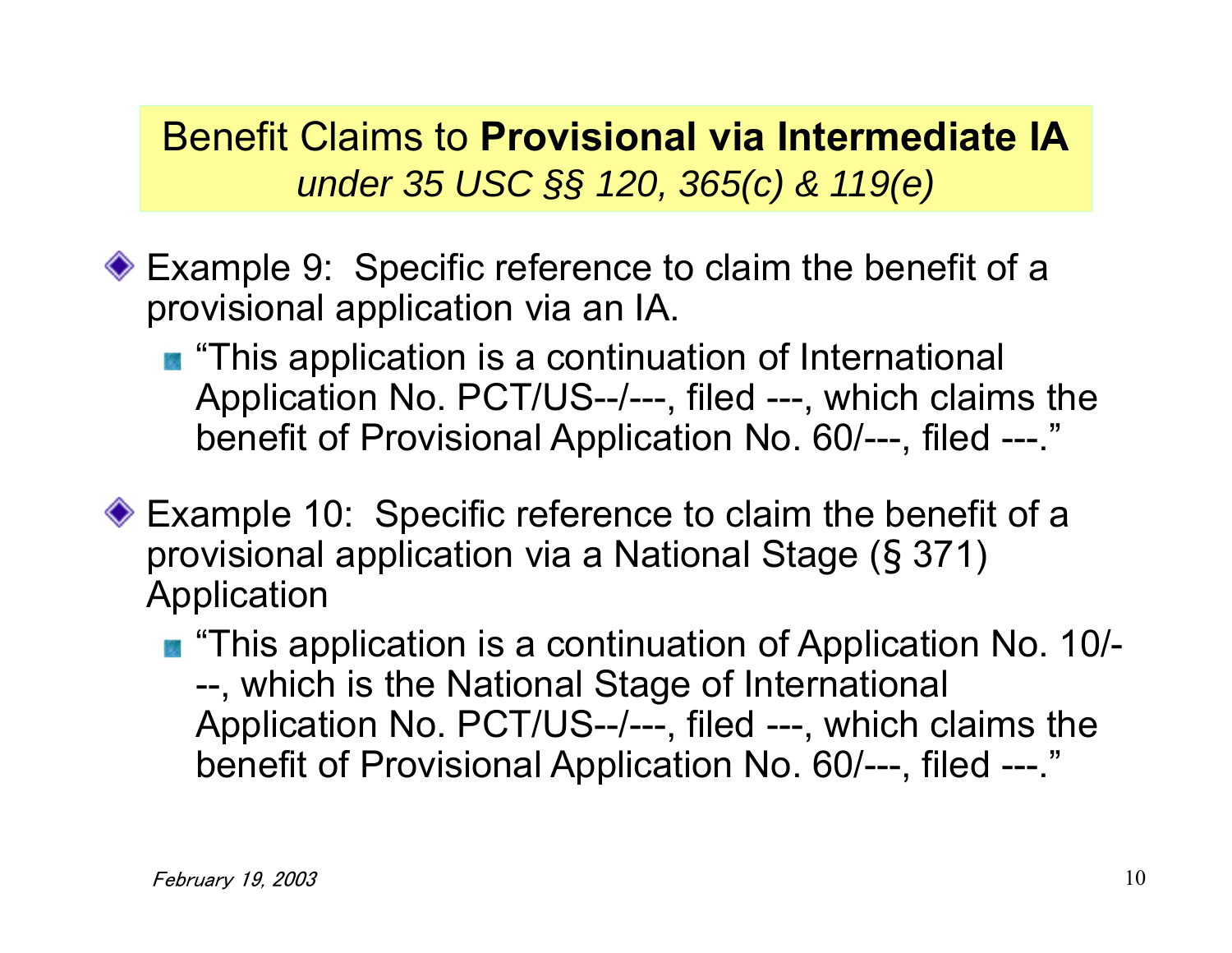Impact of Failure to Make Proper Benefit Claims

- Failure to **timely** submit the **specific reference** is considered a waiver of any benefit claim unless a petition under 37 CFR 1.78(a) and surcharge are filed.
- ◆ The Office may not be able to publish applications promptly after the expiration of a period of eighteen months from the earliest filing date for which a benefit is sought.
- ◆ The publication may not include accurate benefit claims to determine the prior art date under 35 USC § 102(e).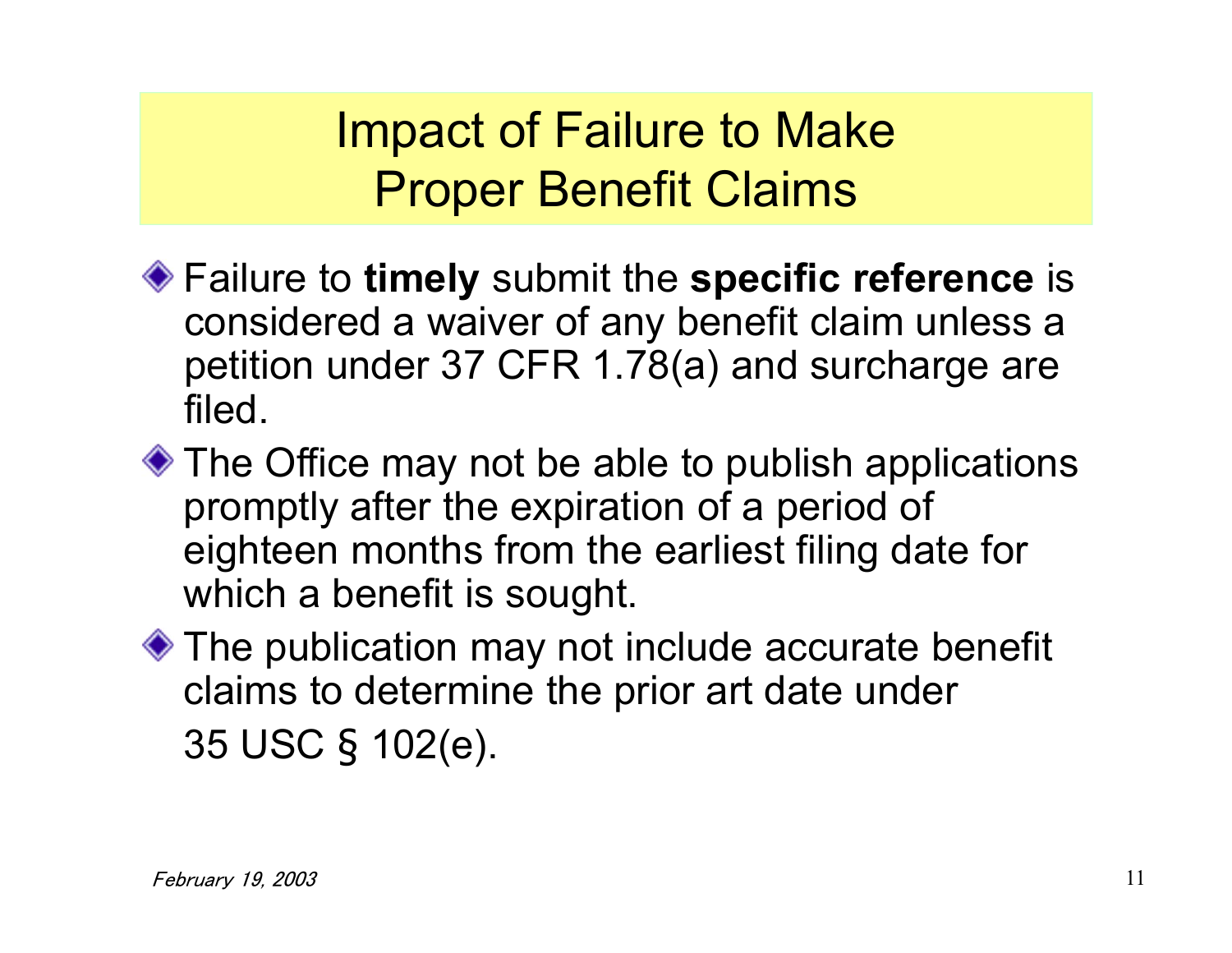## Notification of the Failure to MakeProper Benefit Claims

- ◆ The Office plans to notify applicants on, or with, the **filing receipt** that a benefit claim may not have been recognized because it did **not** include the proper **specific reference**.
- The **filing receipt** is usually provided shortly after the filing of the application so applicants should have sufficient opportunity to submit the proper benefit claim within the time period set in rule 1.78(a).
- Applicants should **carefully and promptly review filing receipts** in order to avoid the need to submit a petition under rule 1.78(a) and surcharge under rule 1.17(t).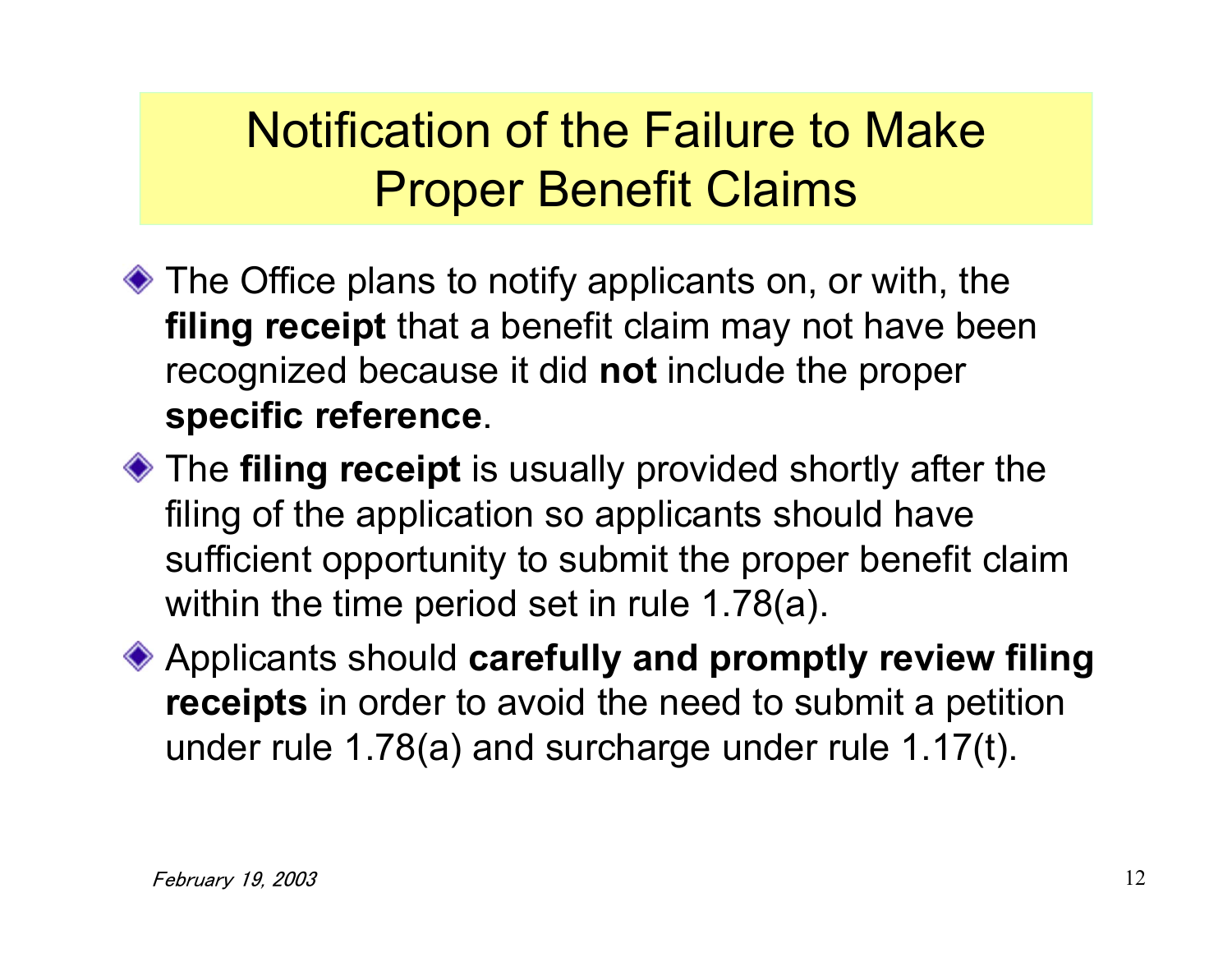#### Timely Correction of Benefit Claims

- $\bullet$  Within the time period of 37 CFR 1.78(a)<sup>\*</sup>, applicant may correct benefit claims by filing:
	- A request for corrected filing receipt, and
	- **The Required specific reference** 
		- Via an amendment to the specification, or an application data sheet (ADS) (see slide 2); or
		- $\bullet$  If previously submitted, a copy of the amendment or ADS.

\*The later of four months from the actual filing date or the date on which the national stage commenced, or sixteen months from the filing date of the prior-filed application.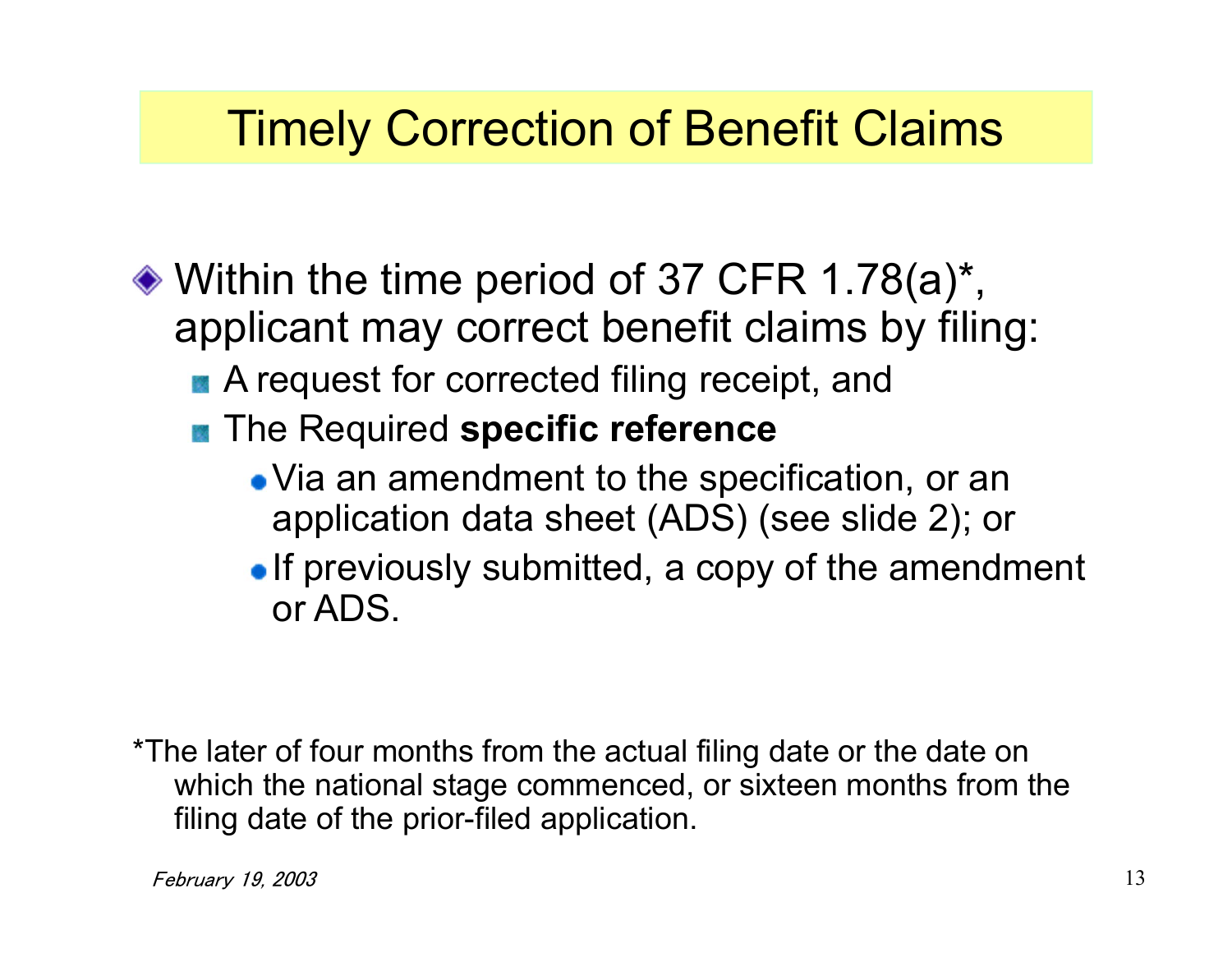### Untimely Correction of Benefit Claims

- ◆ After the time period of rule 1.78(a) has expired, applicant may petition to correct benefit claims by filing:
	- A **petition** to accept an **unintentionally** delayed claim under rule 1.78(a) and the **surcharge** under rule 1.17(t), and
	- **The required specific reference** (including the relationship of the nonprovisional applications and identification of any intermediate application which directly claims the benefit of the provisional application).
	- Note: any benefit claim under 35 USC § 119(e) must be submitted during the pendency of the instant nonprovisional application.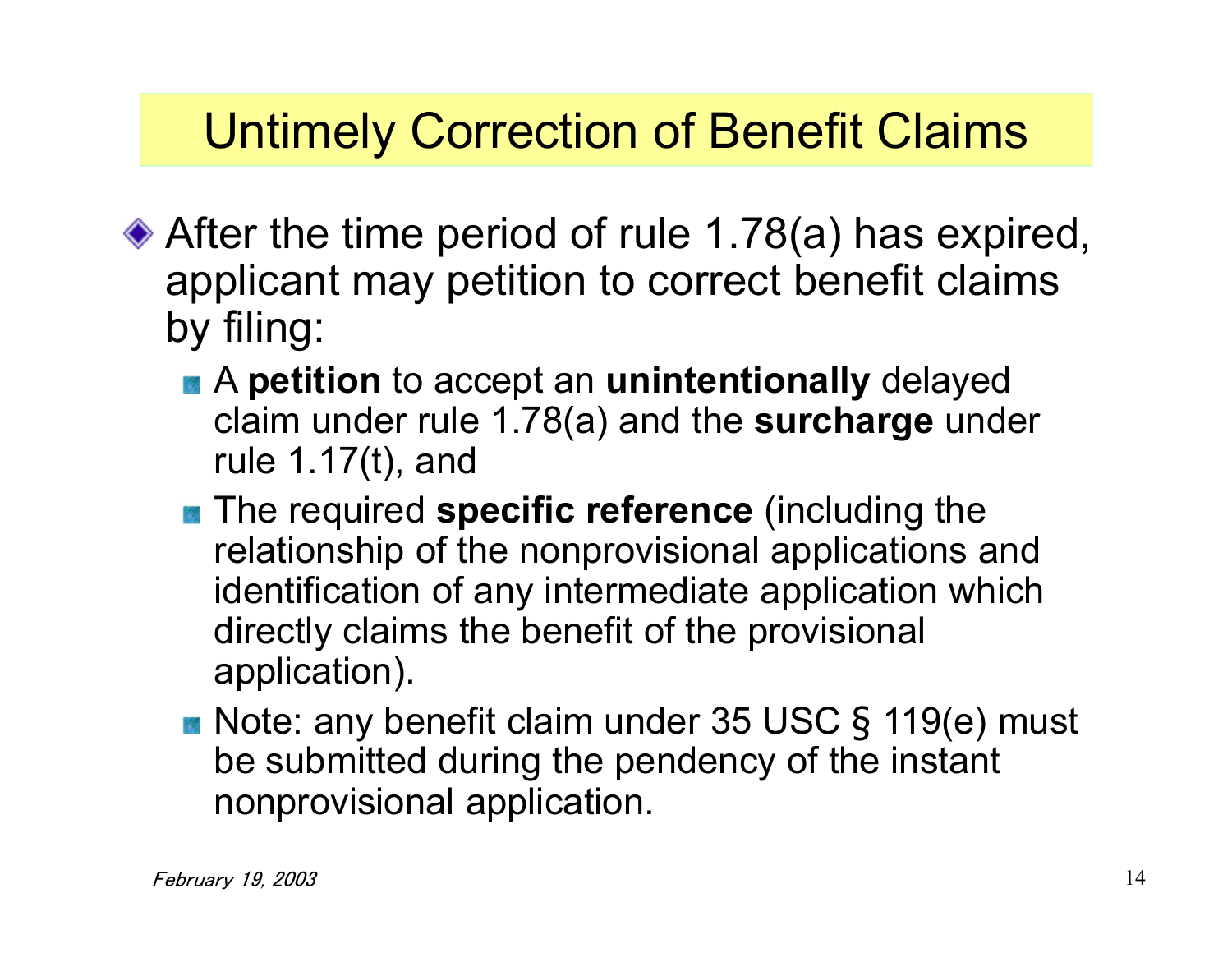### Prior Applications Also Must Include Specific Reference

- **Each intermediate** prior application must have **specific reference** to other prior applications.
	- **For example, this benefit claim, "This application is a** continuation of Application No. C, filed ---, which is a continuation of Application No. B, filed---, which claims the benefit of Provisional Application No. A, filed ---." **will only be effective if**:
		- Application No. C actually includes a proper benefit claim to Application No. B and Provisional Application No. A; and
		- Application No. B actually includes a proper benefit claim to Provisional Application No. A.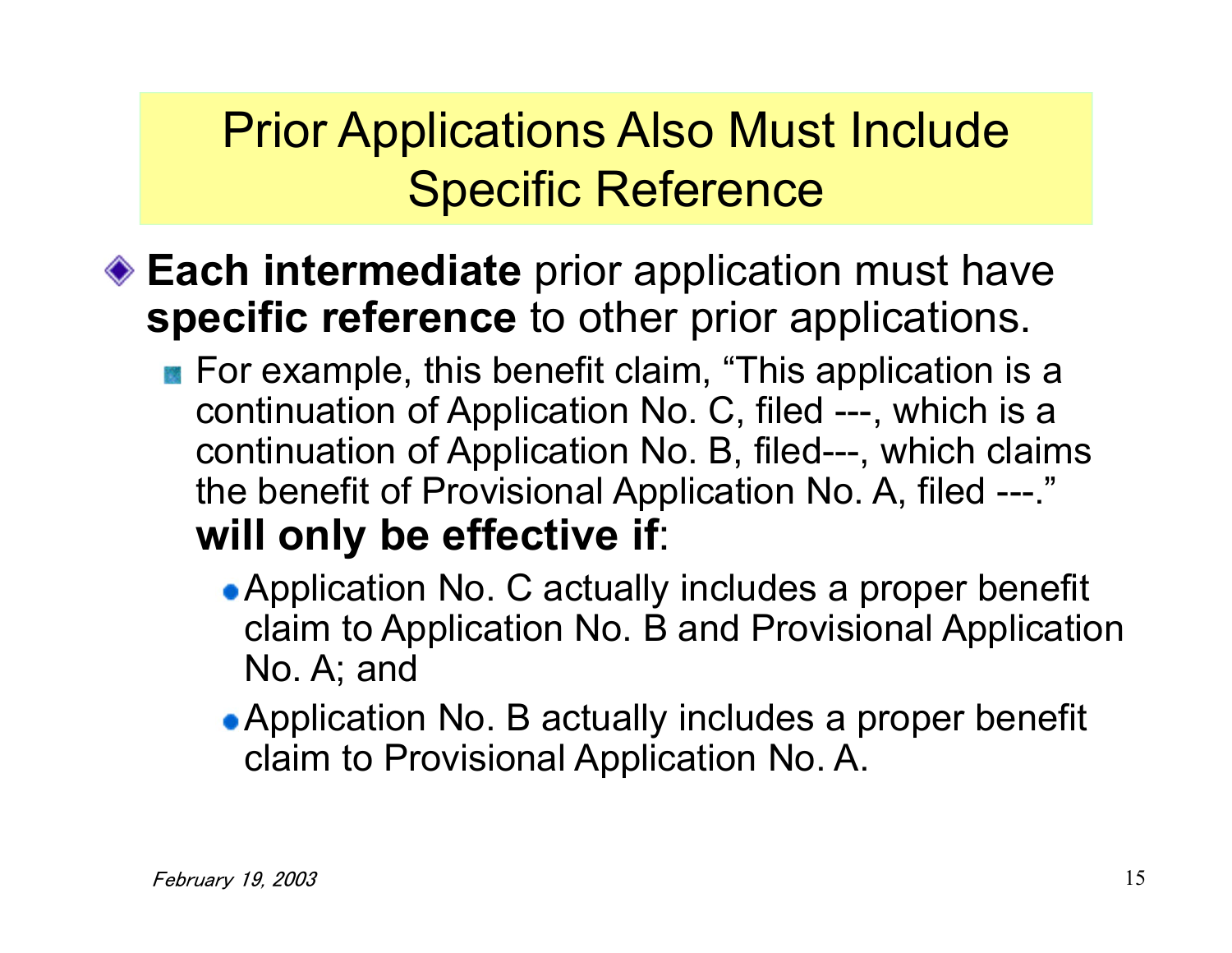#### Adding an Incorporation-By-Reference

- ◆ After the filing of an application, adding an incorporation-by-reference statement in a benefit claim is not permitted.
	- No new matter can be added to an application after its filing date.
		- See 35 USC § 132(a) and *Dart Industries v. Banner*, 636 F.2d 684, 207 USPQ (CADC 1980).
	- **The Office will not accept a specific reference that** includes an incorporation-by-reference statement of a prior application, unless such statement was submitted on filing of the application.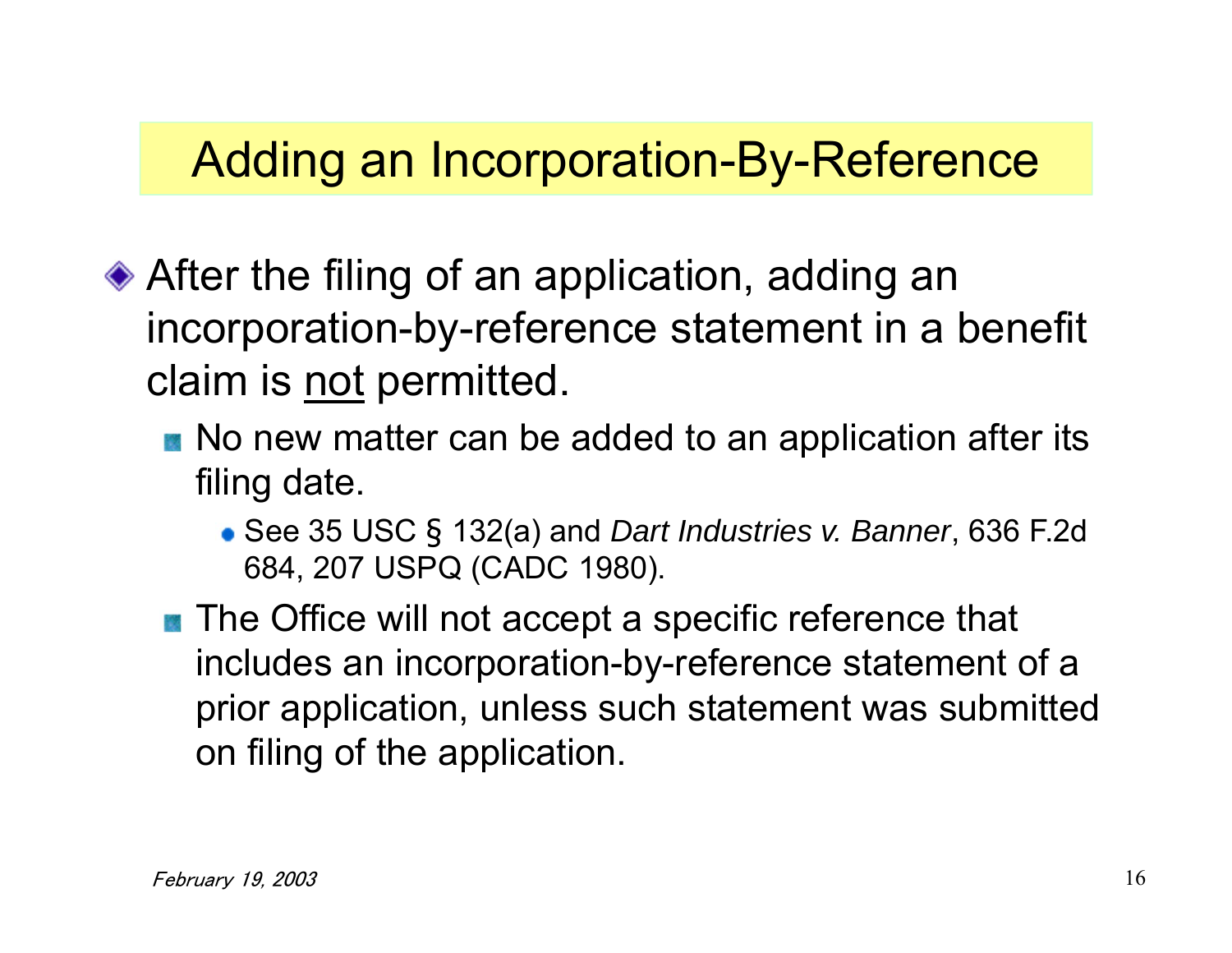◆ Ex. 1: Specific reference to a nonprovisional application.

- **This application is a continuation of Application No. 10/--**-, filed---."
- ◆ Ex. 2: Specific reference to multiple nonprovisonal applications.
	- **This application is a continuation of Application No. C,** filed ---, which is a divisional of Application No. B, filed ---, which is a continuation-in-part of Application No. A, filed - $--$ ."
- ◆ Ex. 3: Specific reference to multiple nonprovisional applications.
	- **This application is a continuation-in-part of Application** No. C, filed ---, and also a continuation-in-part of Application No. D, filed ---."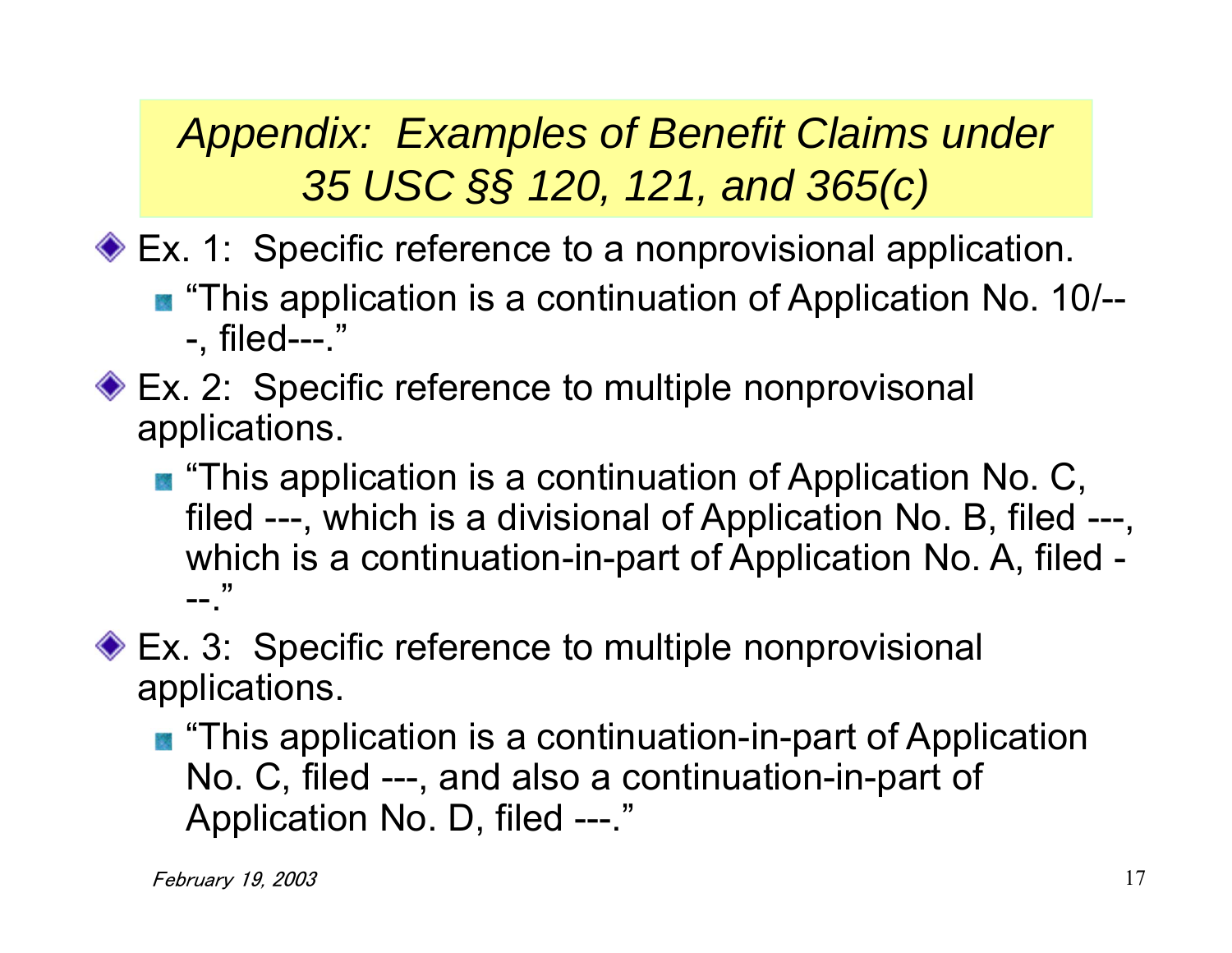◆ Ex. 4: Specific reference to an IA.

- **This application is a continuation of International** Application No. PCT/US--/---, filed ---."
- Ex. 5: Specific reference to a NS ( § 371) application
	- **This application is a continuation of Application No. 10/--**-, which is the National Stage of International Application No. PCT/US--/---, filed ---."

Note: **§371(c) compliance date should NOT be given**.

- ◆ Ex. 6: Specific reference to an IA which claims the benefit of a prior U.S. Nonprovisional Application:
	- **This application is a continuation of International** Application No. PCT/US--/---, filed ---, which is a continuation of U.S. Application No. 10/---, filed ---."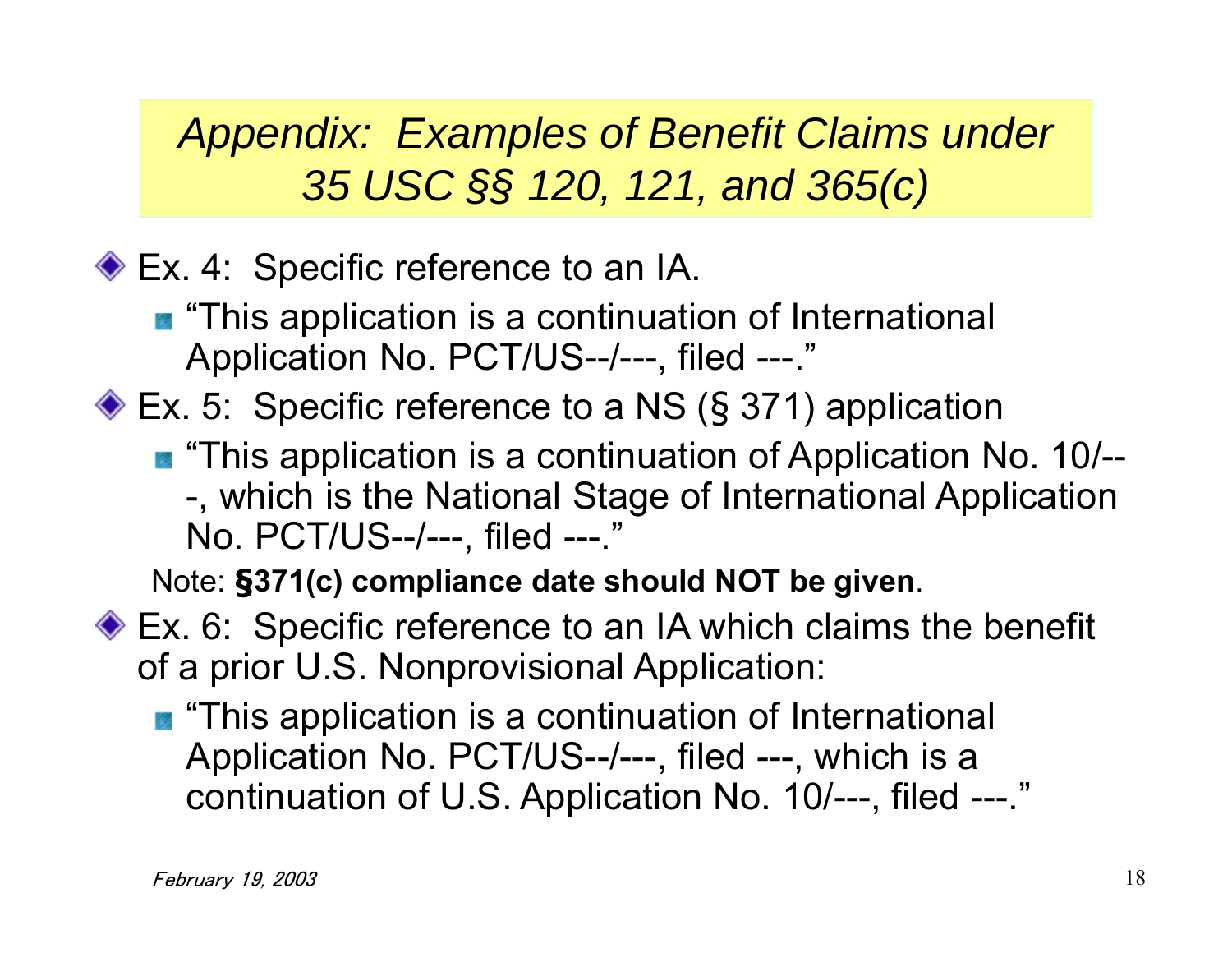- ◆ Ex. 7: Specific reference to claim the benefit of a provisional application when the subject application is filed within 12 months from the filing date of the provisional application.
	- **This application claims the benefit of U.S. Provisional** Application No. 60/---, filed ---."
- ◆ Ex. 8: Specific reference to claim the benefit of a provisional application via a nonprovisional application.
	- $\blacksquare$  "This application is a **continuation of Application** No. 10/---, filed ---, which claims the benefit of U.S. Provisional Application No. 60/---, filed ---."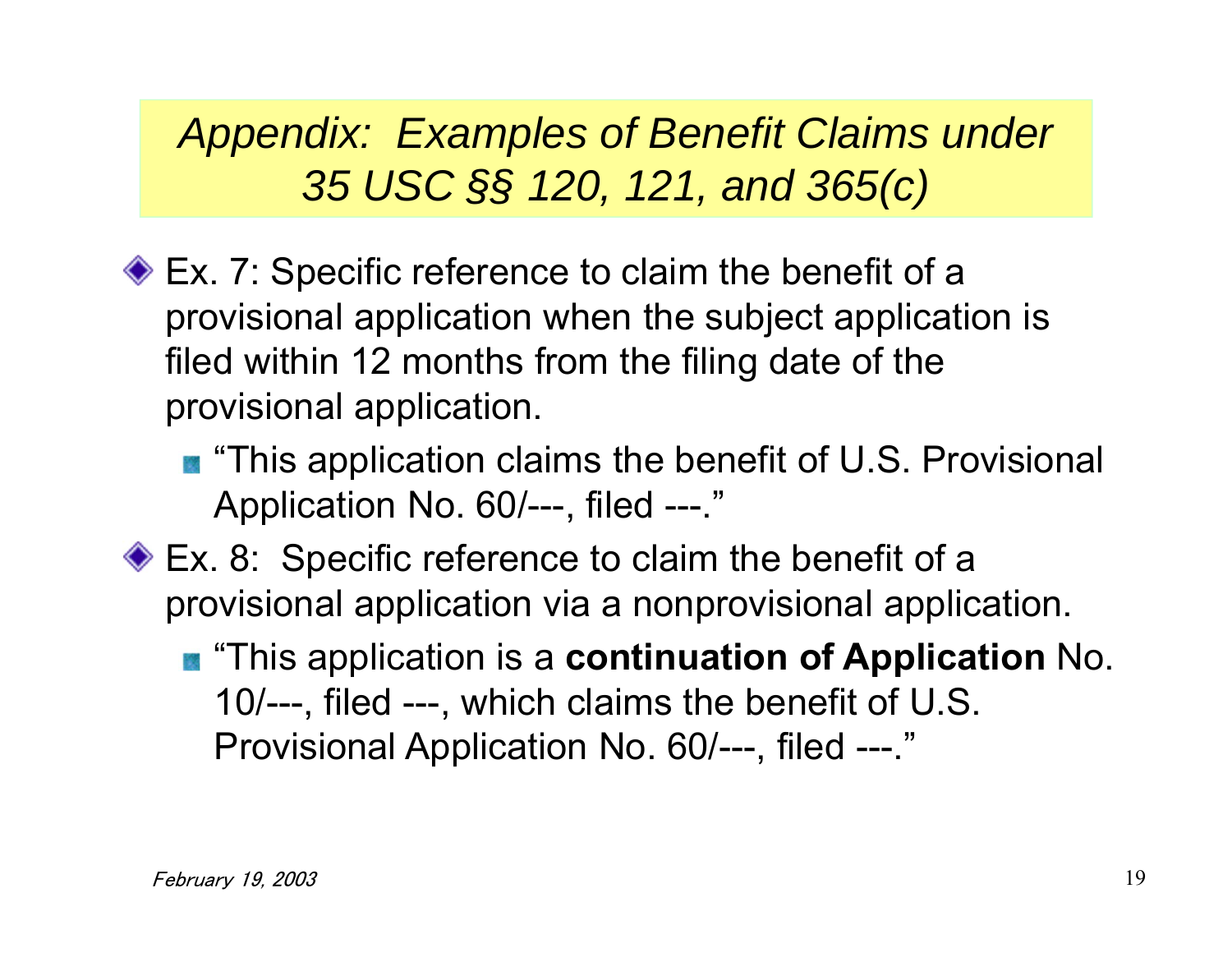- ◆ Ex. 9: Specific reference to claim the benefit of a provisional application via an IA.
	- **This application is a continuation of International** Application No. PCT/US--/---, filed ---, which claims the benefit of Provisional Application No. 60/---, filed ---."
- ◆ Ex. 10: Specific reference to claim the benefit of a provisional application via a National Stage ( § 371) Application
	- **This application is a continuation of Application No. 10/--**-, which is the National Stage of International Application No. PCT/US--/---, filed ---, which claims the benefit of Provisional Application No. 60/---, filed ---."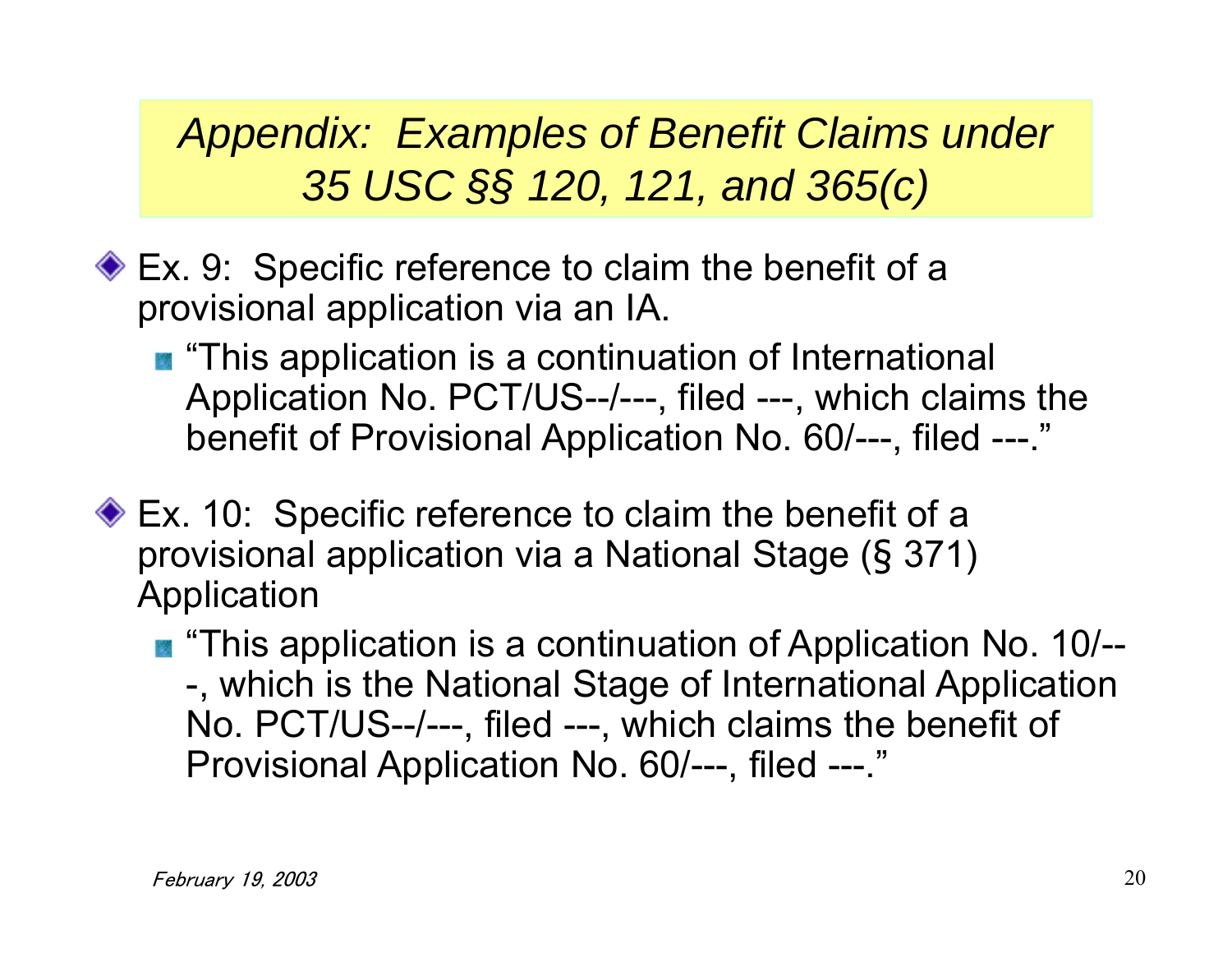### For Further Information…

**Office of Patent Legal Administration –** (703) 308-6906 or **<sup>e</sup>**-mail to Patent Practice@USPTO.gov

- **Amendment Practice –** Elizabeth Dougherty 306-3156 or Joe Narcavage 305-1795
- ◆ Patent Term Adjustment (PTA)- Kery Fries 308-0687
- **Eighteen-Month Publication –** Mark Polutta 308-8122
- **Provisional Applications-** Fred Silverberg 305-8986
- **Reexamination-** Jerry Dost 305-8610 or Ken Schor 308-6710
- **Reissue-** Joe Narcavage 305-1795
- **RCEs & CPAs-** Gena Jones 306-5586 or Joni Chang 308-3858
- **Sections 102(e), 102(g) and/or 103(c) -** Robert Clarke 305-9177, Mark Polutta 308-8122 or Jeanne Clark 306-5603
- ◆ **Electronic Filing, CDs** Michael Lewis 305-5585 or Jay Lucas 308-6868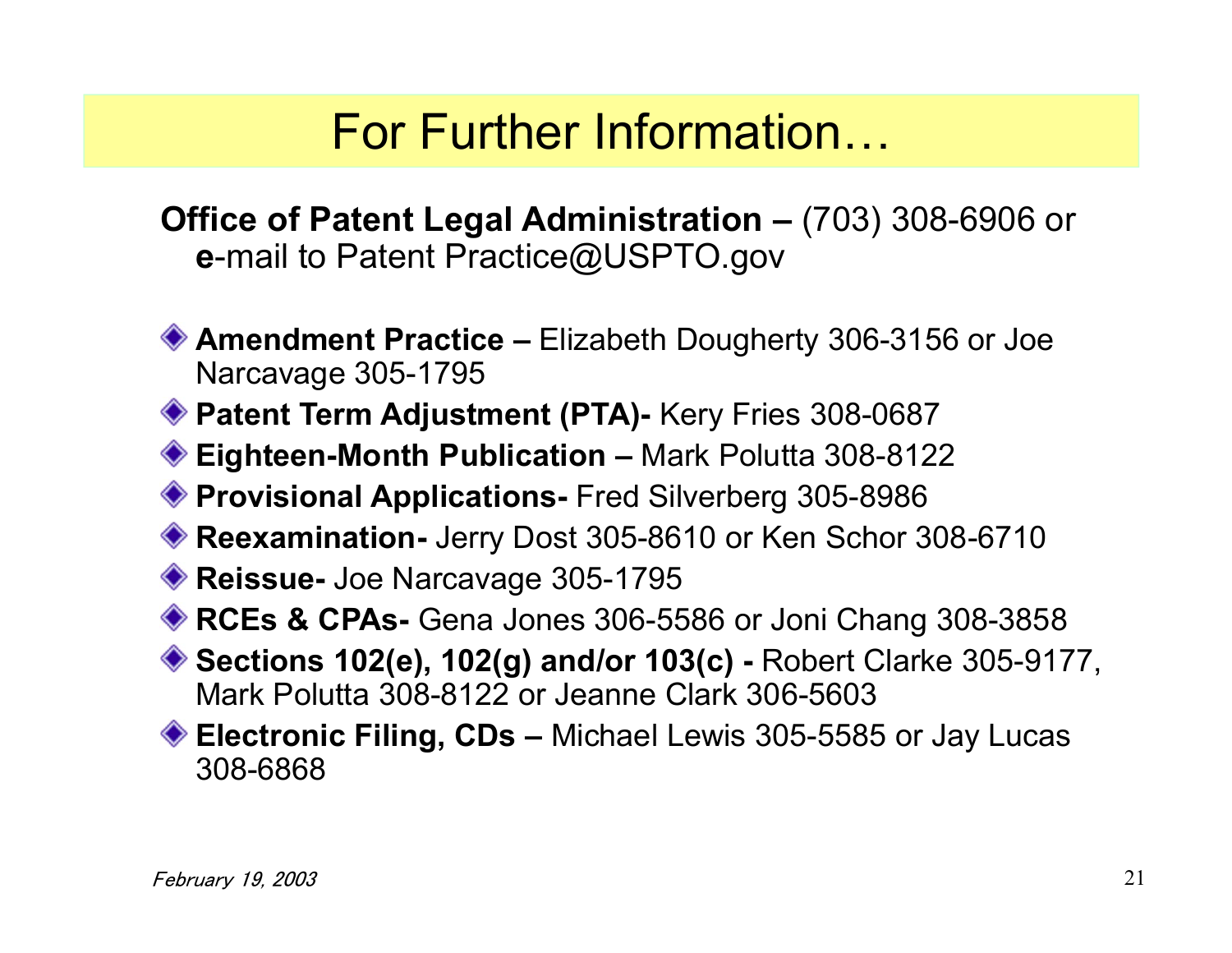### For Further Information…

**The American Inventors Protection Act of 1999 in generalhttp://www.uspto.gov/web/offices/dcom/olia/aipa/index.htm**

**The Patent Business Goals rule change in generalhttp://www.uspto.gov/web/offices/dcom/olia/pbg/index.html**

**Questions of a General Nature - Inventors Assistance Center-800-PTO(786)-9199**

**Electronic Business Center – Customer Numbers, PAIR, EFS http://www.uspto.gov/ebc/ or (703)305-3028**

**Recent Patent-Related Notices (published in O.G., F.R., etc.) http://www.uspto.gov/web/offices/pac/dapp/ogsheet.html**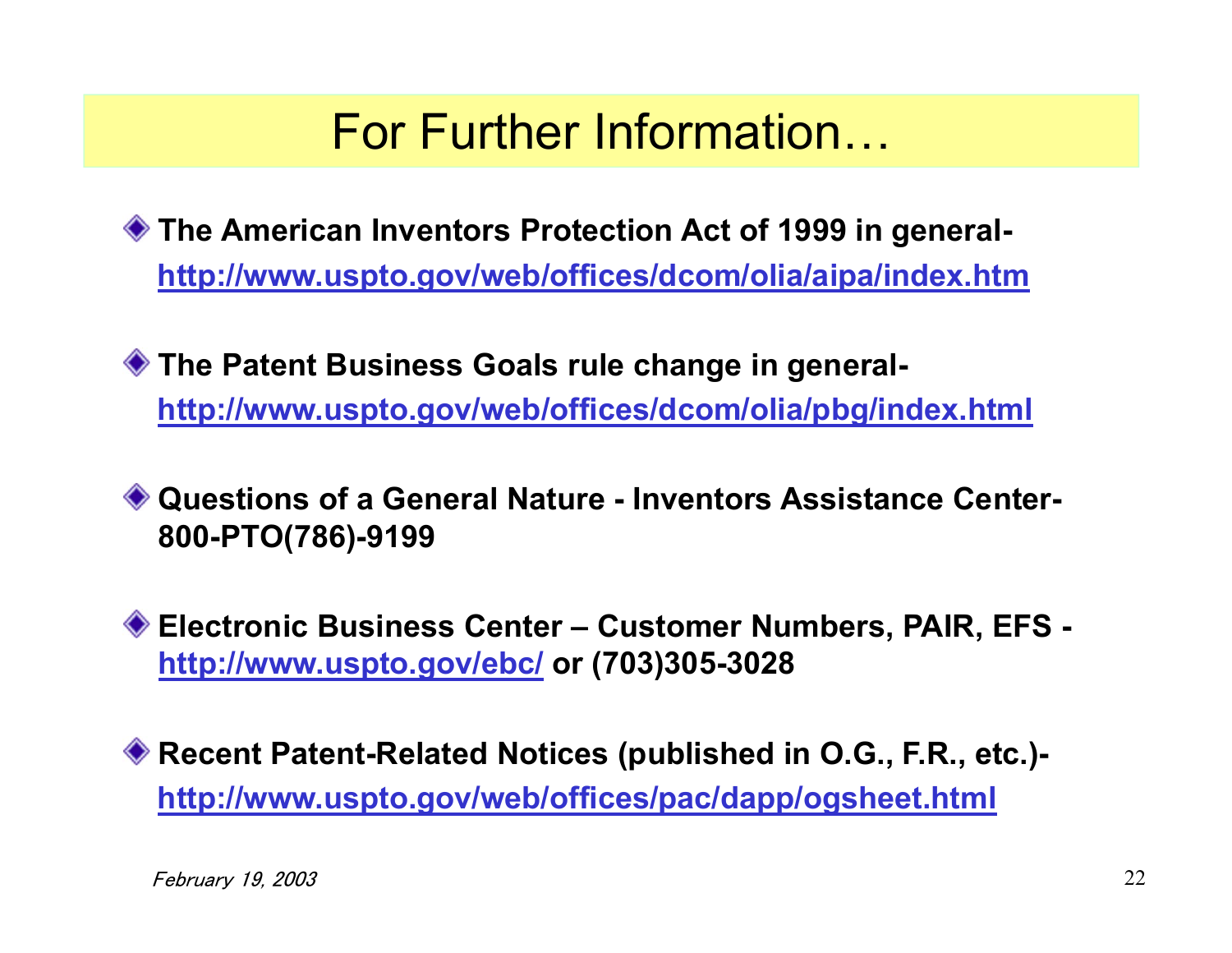# Check the USPTO web site for important announcements